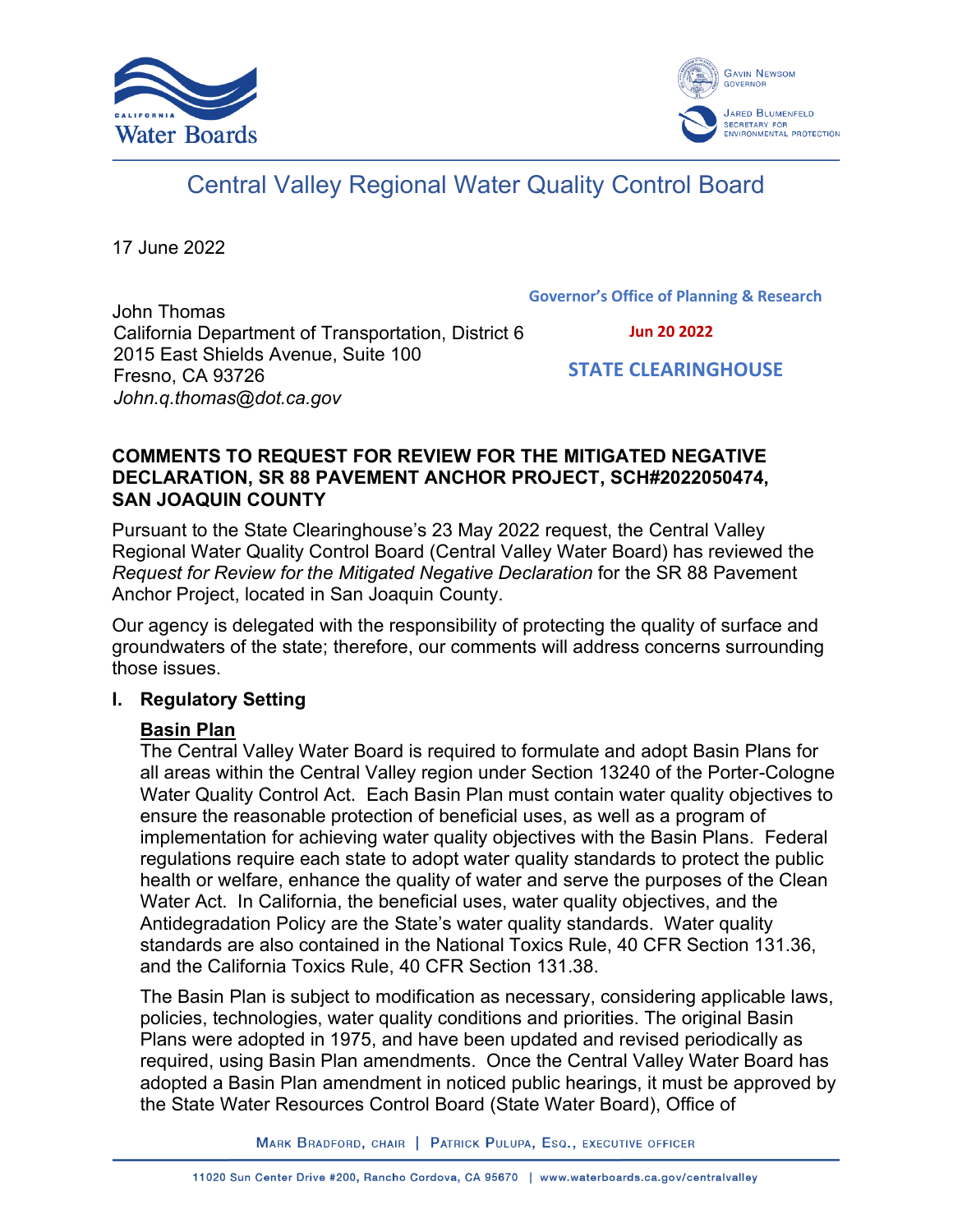Administrative Law (OAL) and in some cases, the United States Environmental Protection Agency (USEPA). Basin Plan amendments only become effective after they have been approved by the OAL and in some cases, the USEPA. Every three (3) years, a review of the Basin Plan is completed that assesses the appropriateness of existing standards and evaluates and prioritizes Basin Planning issues. For more information on the *Water Quality Control Plan for the Sacramento and San Joaquin River Basins*, please visit our website:

[http://www.waterboards.ca.gov/centralvalley/water\\_issues/basin\\_plans/](http://www.waterboards.ca.gov/centralvalley/water_issues/basin_plans/)

# **Antidegradation Considerations**

All wastewater discharges must comply with the Antidegradation Policy (State Water Board Resolution 68-16) and the Antidegradation Implementation Policy contained in the Basin Plan. The Antidegradation Implementation Policy is available on page 74 at:

https://www.waterboards.ca.gov/centralvalley/water\_issues/basin\_plans/sacsjr\_2018 05.pdf

In part it states:

*Any discharge of waste to high quality waters must apply best practicable treatment or control not only to prevent a condition of pollution or nuisance from occurring, but also to maintain the highest water quality possible consistent with the maximum benefit to the people of the State.*

*This information must be presented as an analysis of the impacts and potential impacts of the discharge on water quality, as measured by background concentrations and applicable water quality objectives.*

The antidegradation analysis is a mandatory element in the National Pollutant Discharge Elimination System and land discharge Waste Discharge Requirements (WDRs) permitting processes. The environmental review document should evaluate potential impacts to both surface and groundwater quality.

#### **II. Permitting Requirements**

#### **Construction Storm Water General Permit**

Dischargers whose project disturb one or more acres of soil or where projects disturb less than one acre but are part of a larger common plan of development that in total disturbs one or more acres, are required to obtain coverage under the General Permit for Storm Water Discharges Associated with Construction and Land Disturbance Activities (Construction General Permit), Construction General Permit Order No. 2009-0009-DWQ. Construction activity subject to this permit includes clearing, grading, grubbing, disturbances to the ground, such as stockpiling, or excavation, but does not include regular maintenance activities performed to restore the original line, grade, or capacity of the facility. The Construction General Permit requires the development and implementation of a Storm Water Pollution Prevention Plan (SWPPP). For more information on the Construction General Permit, visit the State Water Resources Control Board website at:

[http://www.waterboards.ca.gov/water\\_issues/programs/stormwater/constpermits.sht](http://www.waterboards.ca.gov/water_issues/programs/stormwater/constpermits.shtml) [ml](http://www.waterboards.ca.gov/water_issues/programs/stormwater/constpermits.shtml)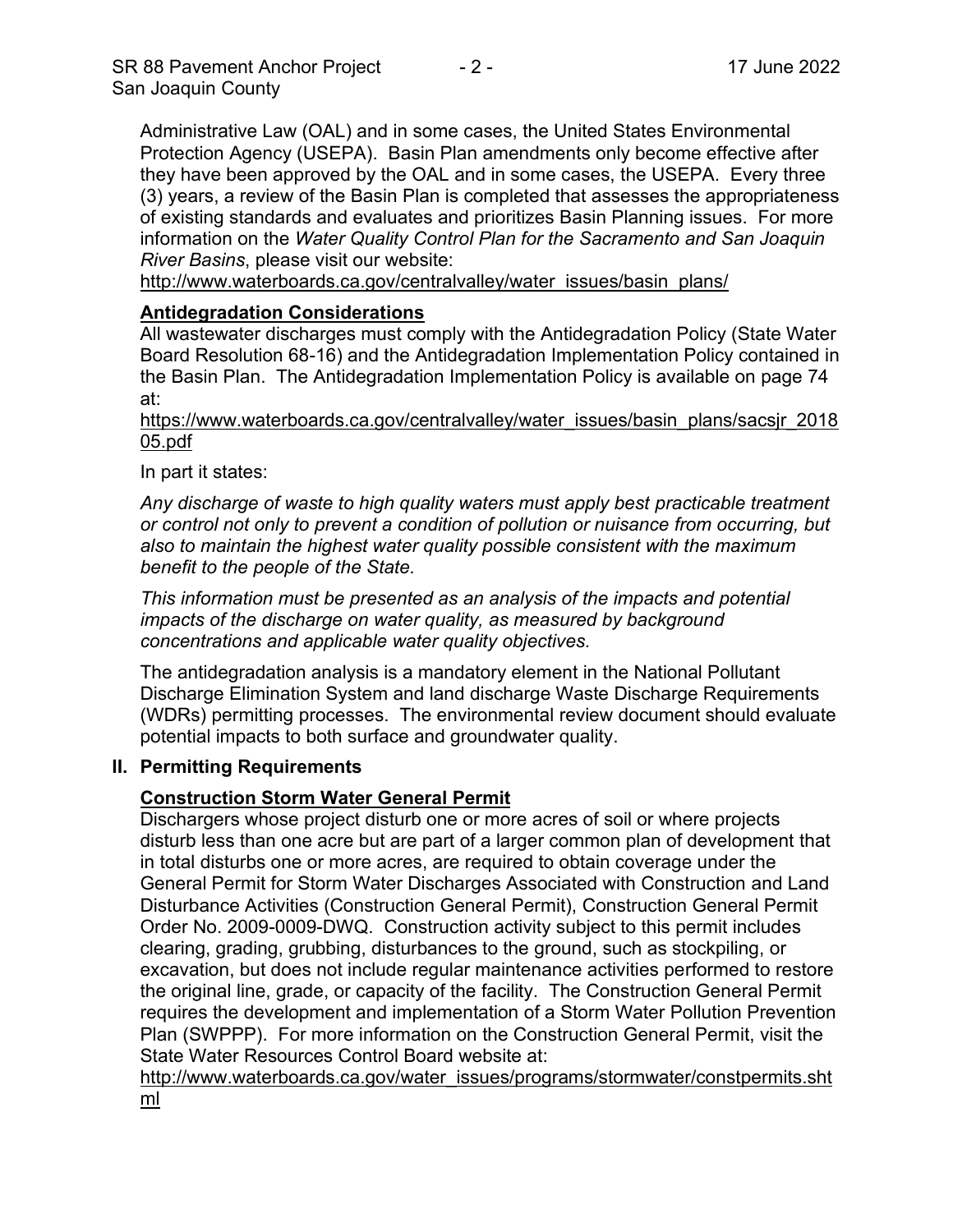#### **Phase I and II Municipal Separate Storm Sewer System (MS4) Permits<sup>1</sup>**

The Phase I and II MS4 permits require the Permittees reduce pollutants and runoff flows from new development and redevelopment using Best Management Practices (BMPs) to the maximum extent practicable (MEP). MS4 Permittees have their own development standards, also known as Low Impact Development (LID)/postconstruction standards that include a hydromodification component. The MS4 permits also require specific design concepts for LID/post-construction BMPs in the early stages of a project during the entitlement and CEQA process and the development plan review process.

For more information on which Phase I MS4 Permit this project applies to, visit the Central Valley Water Board website at:

http://www.waterboards.ca.gov/centralvalley/water\_issues/storm\_water/municipal\_p ermits/

For more information on the Phase II MS4 permit and who it applies to, visit the State Water Resources Control Board at:

http://www.waterboards.ca.gov/water\_issues/programs/stormwater/phase\_ii\_munici pal.shtml

#### **Industrial Storm Water General Permit**

Storm water discharges associated with industrial sites must comply with the regulations contained in the Industrial Storm Water General Permit Order No. 2014- 0057-DWQ. For more information on the Industrial Storm Water General Permit, visit the Central Valley Water Board website at:

http://www.waterboards.ca.gov/centralvalley/water\_issues/storm\_water/industrial\_ge neral\_permits/index.shtml

#### **Clean Water Act Section 404 Permit**

If the project will involve the discharge of dredged or fill material in navigable waters or wetlands, a permit pursuant to Section 404 of the Clean Water Act may be needed from the United States Army Corps of Engineers (USACE). If a Section 404 permit is required by the USACE, the Central Valley Water Board will review the permit application to ensure that discharge will not violate water quality standards. If the project requires surface water drainage realignment, the applicant is advised to contact the Department of Fish and Game for information on Streambed Alteration Permit requirements. If you have any questions regarding the Clean Water Act Section 404 permits, please contact the Regulatory Division of the Sacramento District of USACE at (916) 557-5250.

#### **Clean Water Act Section 401 Permit – Water Quality Certification**

If an USACE permit (e.g., Non-Reporting Nationwide Permit, Nationwide Permit, Letter of Permission, Individual Permit, Regional General Permit, Programmatic

<sup>&</sup>lt;sup>1</sup> Municipal Permits = The Phase I Municipal Separate Storm Water System (MS4) Permit covers medium sized Municipalities (serving between 100,000 and 250,000 people) and large sized municipalities (serving over 250,000 people). The Phase II MS4 provides coverage for small municipalities, including non-traditional Small MS4s, which include military bases, public campuses, prisons and hospitals.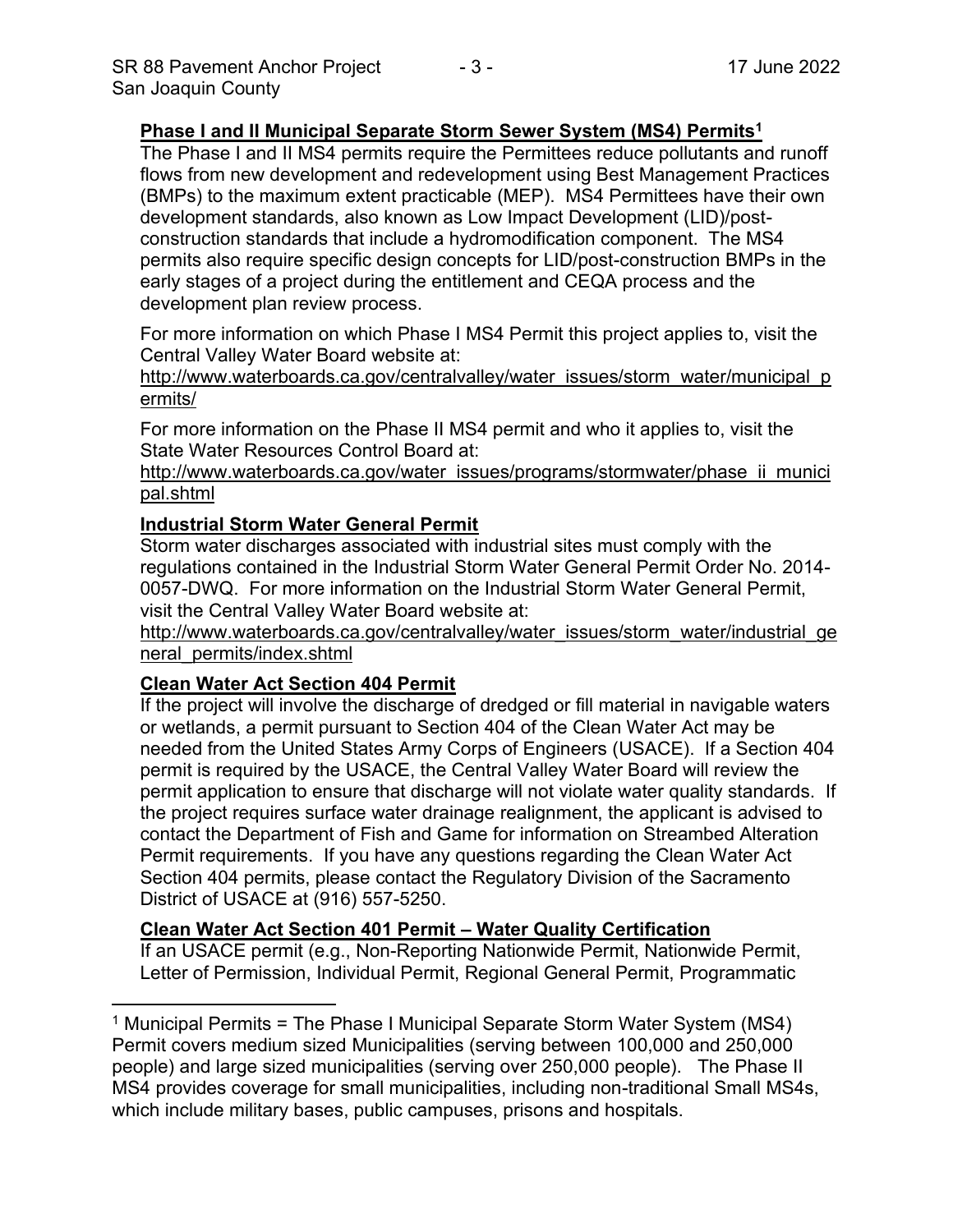General Permit), or any other federal permit (e.g., Section 10 of the Rivers and Harbors Act or Section 9 from the United States Coast Guard), is required for this project due to the disturbance of waters of the United States (such as streams and wetlands), then a Water Quality Certification must be obtained from the Central Valley Water Board prior to initiation of project activities. There are no waivers for 401 Water Quality Certifications. For more information on the Water Quality Certification, visit the Central Valley Water Board website at:

https://www.waterboards.ca.gov/centralvalley/water\_issues/water\_quality\_certificatio n/

## **Waste Discharge Requirements – Discharges to Waters of the State**

If USACE determines that only non-jurisdictional waters of the State (i.e., "nonfederal" waters of the State) are present in the proposed project area, the proposed project may require a Waste Discharge Requirement (WDR) permit to be issued by Central Valley Water Board. Under the California Porter-Cologne Water Quality Control Act, discharges to all waters of the State, including all wetlands and other waters of the State including, but not limited to, isolated wetlands, are subject to State regulation. For more information on the Waste Discharges to Surface Water NPDES Program and WDR processes, visit the Central Valley Water Board website at:https://www.waterboards.ca.gov/centralvalley/water\_issues/waste\_to\_surface\_wat er/

Projects involving excavation or fill activities impacting less than 0.2 acre or 400 linear feet of non-jurisdictional waters of the state and projects involving dredging activities impacting less than 50 cubic yards of non-jurisdictional waters of the state may be eligible for coverage under the State Water Resources Control Board Water Quality Order No. 2004-0004-DWQ (General Order 2004-0004). For more information on the General Order 2004-0004, visit the State Water Resources Control Board website at:

https://www.waterboards.ca.gov/board\_decisions/adopted\_orders/water\_quality/200 4/wqo/wqo2004-0004.pdf

#### **Dewatering Permit**

If the proposed project includes construction or groundwater dewatering to be discharged to land, the proponent may apply for coverage under State Water Board General Water Quality Order (Low Threat General Order) 2003-0003 or the Central Valley Water Board's Waiver of Report of Waste Discharge and Waste Discharge Requirements (Low Threat Waiver) R5-2018-0085. Small temporary construction dewatering projects are projects that discharge groundwater to land from excavation activities or dewatering of underground utility vaults. Dischargers seeking coverage under the General Order or Waiver must file a Notice of Intent with the Central Valley Water Board prior to beginning discharge.

For more information regarding the Low Threat General Order and the application process, visit the Central Valley Water Board website at:

http://www.waterboards.ca.gov/board decisions/adopted orders/water quality/2003/ wqo/wqo2003-0003.pdf